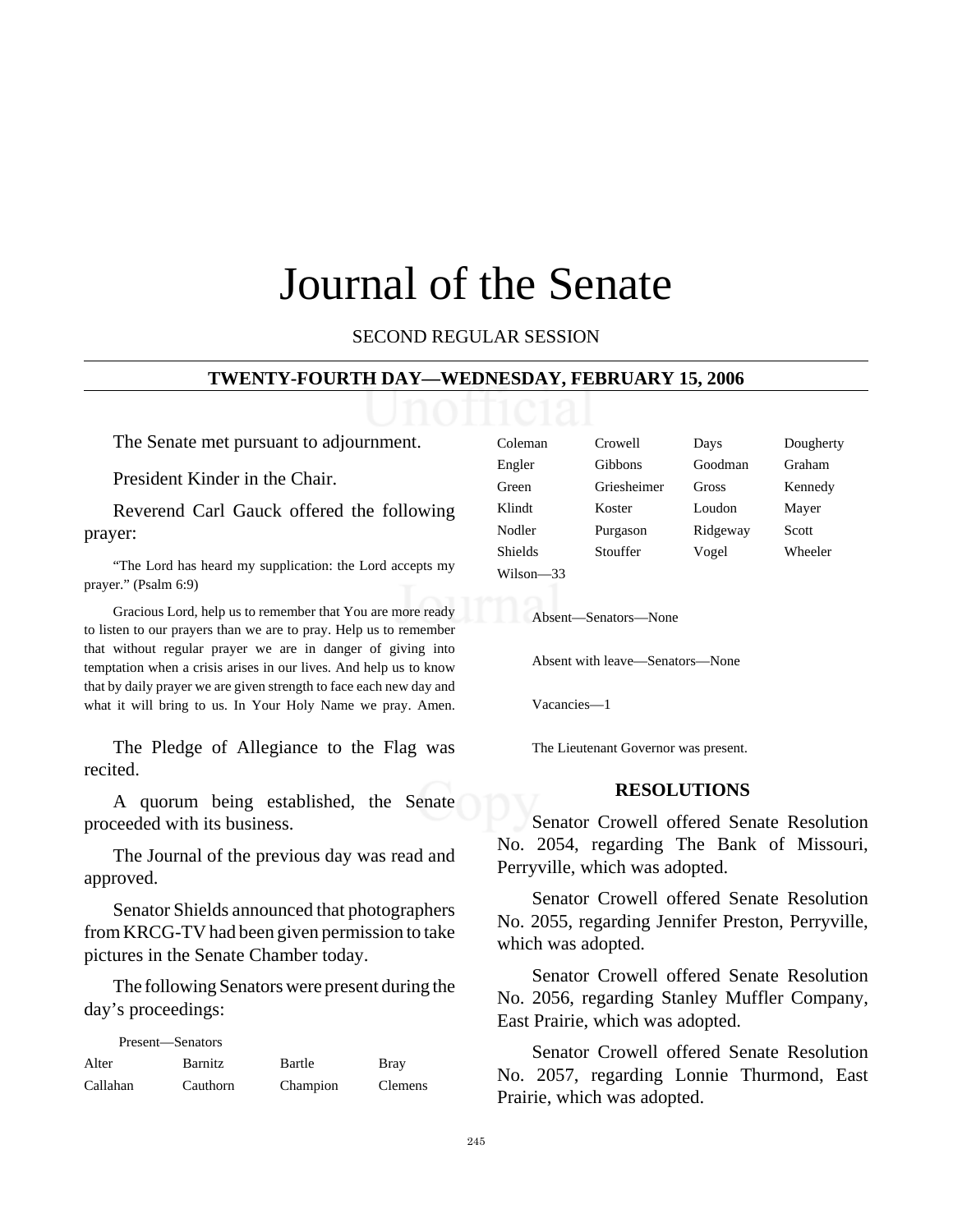Senator Crowell offered Senate Resolution No. 2058, regarding Angie Jones, East Prairie, which was adopted.

Senator Alter offered Senate Resolution No. 2059, regarding Tonya West, Pevely, which was adopted.

Senator Goodman offered Senate Resolution No. 2060, regarding Martha Robinson, Mount Vernon, which was adopted.

Senator Champion offered Senate Resolution No. 2061, regarding the late John Thomas Woodruff, which was adopted.

Senator Bray offered Senate Resolution No. 2062, regarding Andy Sides, Clayton, which was adopted.

Senator Bray offered Senate Resolution No. 2063, regarding Joey Mello, Clayton, which was adopted.

Senator Bray offered Senate Resolution No. 2064, regarding Alex Tuchel-Veyhl, Richmond Heights, which was adopted.

Senator Stouffer offered Senate Resolution No. 2065, regarding Mr. and Mrs. Justin Whick McBee, which was adopted.

Senator Gross offered Senate Resolution No. 2066, regarding Heritage Alternative School of the Francis Howell School District, Saint Charles, which was adopted.

Senator Gross offered Senate Resolution No. 2067, regarding the St. Charles West High School Marching Warriors, Dance and Drill, and the Jefferson Middle School Eighth Grade, which was adopted.

## **INTRODUCTION OF BILLS**

The following Bills were read the 1st time and ordered printed:

**SB 1052**–By Nodler.

An Act to amend chapter 319, RSMo, by

adding thereto one new section relating to damage to underground facilities.

## **SB 1053**–By Days.

An Act to repeal sections 660.546, 660.547, 660.549, 660.551, 660.553, 660.555, and 660.557, RSMo, and to enact in lieu thereof six new sections relating to the long-term care partnership act.

### **SB 1054**–By Cauthorn.

An Act to amend chapter 301, RSMo, by adding thereto one new section relating to the recycling of license plates.

### **SB 1055**–By Cauthorn.

An Act to repeal section 105.935, RSMo, and to enact in lieu thereof one new section relating to overtime for state employees.

## **SB 1056**–By Griesheimer.

An Act to repeal section 67.1545, RSMo, and to enact in lieu thereof one new section relating to community improvement districts.

## **SB 1057**–By Loudon.

An Act to repeal section 430.225, RSMo, and to enact in lieu thereof one new section relating to physical therapists.

#### **SB 1058**–By Loudon.

An Act to amend chapter 385, RSMo, by adding thereto thirteen new sections relating to the vehicle protection product act, with penalty provisions and an effective date.

## **SB 1059**–By Kennedy.

An Act to amend chapter 227, RSMo, by adding thereto one new section relating to designation of a memorial highway.

**SB 1060**–By Kennedy, Stouffer and Loudon.

An Act to repeal section 143.1004, RSMo, and to enact in lieu thereof one new section relating to the Missouri military family relief fund.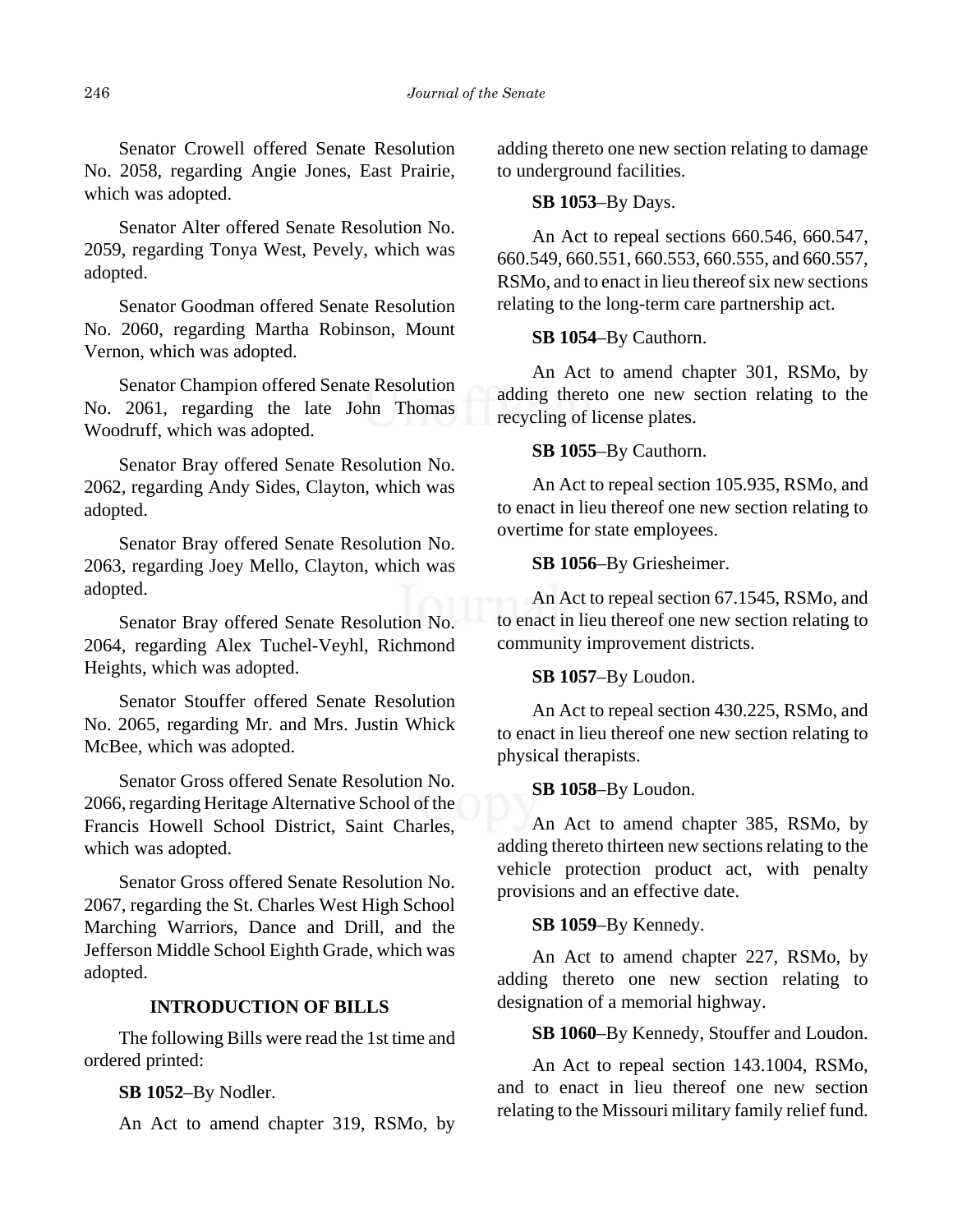## **SB 1061**–By Mayer.

An Act to amend chapter 660, RSMo, by adding thereto one new section relating to faithbased organizations.

## **SB 1062**–By Scott.

An Act to amend chapter 491, RSMo, by adding thereto one new section relating to the videotaped depositions of mentally retarded persons.

# **SB 1063**–By Scott.

An Act to amend chapter 660, RSMo, by adding thereto one new section relating to transportation services for the elderly.

# **REPORTS OF STANDING COMMITTEES**

Senator Cauthorn, Chairman of the Committee on Governmental Accountability and Fiscal Oversight, submitted the following report:

Mr. President: Your Committee on Governmental Accountability and Fiscal Oversight, to which was referred **SS** for **SCS** for **SB 590**, begs leave to report that it has considered the same and recommends that the bill do pass.

# **SENATE BILLS FOR PERFECTION**

**SB 596** was placed on the Informal Calendar.

At the request of Senator Shields, **SB 644** was placed on the Informal Calendar.

Senator Engler moved that **SB 666**, with **SCS**, be taken up for perfection, which motion prevailed.

**SCS** for **SB 666**, entitled:

# SENATE COMMITTEE SUBSTITUTE FOR

## SENATE BILL NO. 666

An Act to amend chapter 320, RSMo, by adding thereto four new sections relating to volunteer firefighter job protection act.

Was taken up.

Senator Bartle assumed the Chair.

Senator Engler moved that **SCS** for **SB 666** be adopted.

Senator Green offered **SA 1**:

# SENATE AMENDMENT NO. 1

Amend Senate Committee Substitute for Senate Bill No. 666, Page 1, In the Title, Line 2, by striking the words "volunteer firefighter job protection act" and inserting in lieu thereof the following: "fire protection"; and

further amend said bill, section A, page 1, line 3 by inserting immediately after all of said line the following:

"320.200. As used in sections 320.200 to **[**320.270**] 320.271**, unless the context requires otherwise, the following terms mean:

(1) "Division", the division of fire safety created in section 320.202;

(2) "Dwelling unit", one or more rooms arranged for the use of one or more individuals living together as a single housekeeping unit, with cooking, living, sanitary, and sleeping facilities;

(3) **"Fire department", an agency or organization that provides fire suppression and related activities, including but not limited to, fire prevention, rescue, emergency medical services, hazardous material response, or special operation to a population within a fixed and legally recorded geographical area. The term "fire department" shall include any municipal fire department or any fire protection district as defined in section 321.010, or voluntary fire protection association as defined in section 320.300, engaging in this type of activity;**

**(4)** "Fire loss", loss of or damage to property, or the loss of life or of personal injury, by fire, lightning, or explosion;

**[**(4)**] (5)** "Investigator", the supervising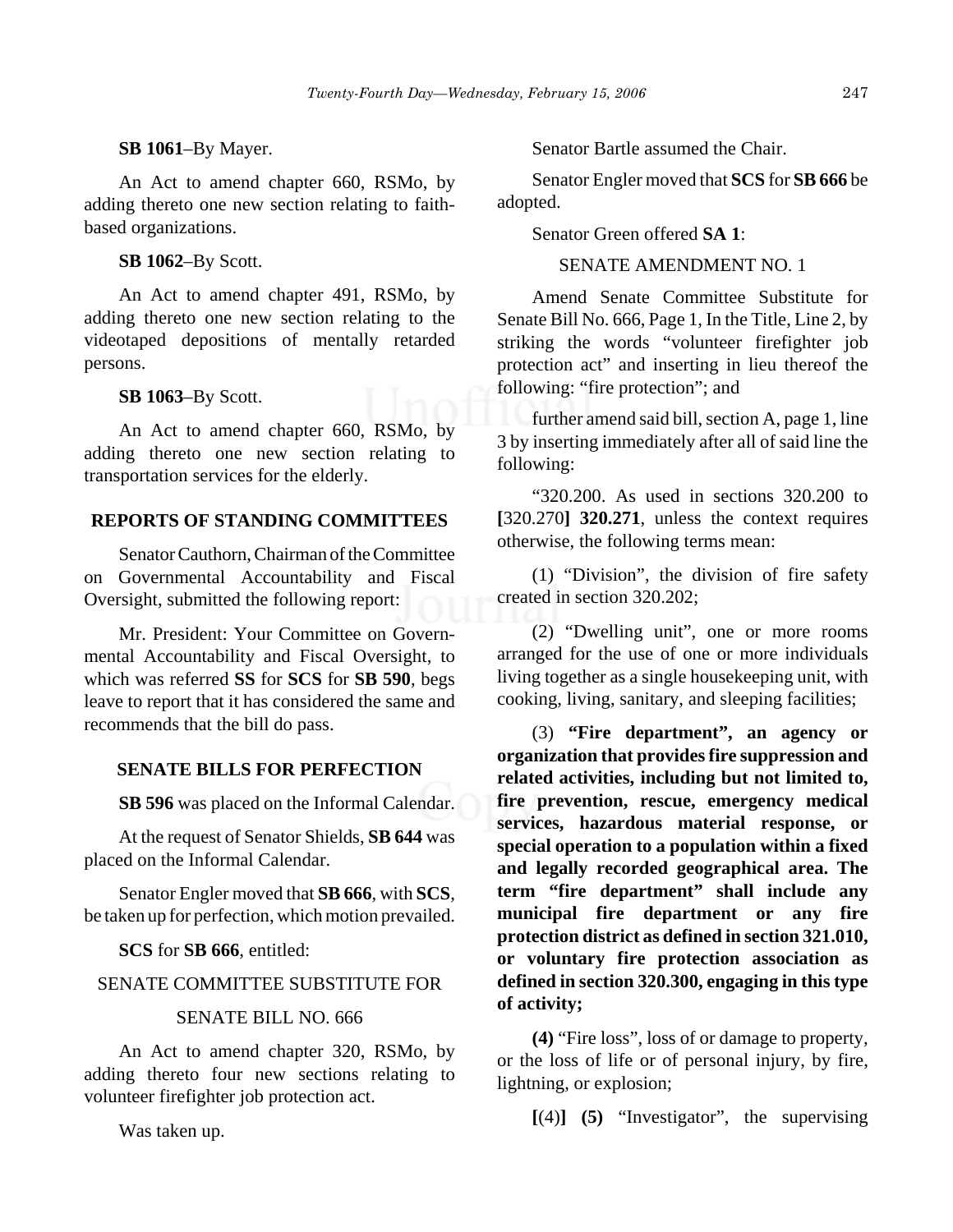investigators and investigators appointed under sections 320.200 to 320.270;

**[**(5)**] (6)** "Owner", any person who owns, occupies, or has charge of any property;

**[**(6)**] (7)** "Privately occupied dwelling", a building occupied exclusively for residential purposes and having not more than two dwelling units;

**[**(7)**](8)** "Property", property of all types, both real and personal, movable and immovable;

**[**(8)**] (9)** "State fire marshal", the state fire marshal selected under the provisions of sections 320.200 to 320.270.

320.271. All fire protection districts, fire departments, and all volunteer fire protection associations as defined in section 320.300 shall **complete and** file with the state fire marshal within sixty days after **[**August 13, 1988**] January 1, 2006**, and annually thereafter, **[**the name and address of the fire protection district, fire department, or volunteer fire protection association**] a fire department registration form provided by the state fire marshal. The state fire marshal may issue a fire department identification number to each registered fire protection district, fire department, or volunteer fire protection association based upon such registration. The state fire marshal may conduct periodic reviews of the information provided on each fire department registration form**.

320.300. As used in sections 320.300 to 320.310, the phrase "volunteer fire protection association" means any fire department which is staffed by volunteers and organized for the purpose of combating fires in a specified area. The provisions of sections 320.300 to 320.310 shall apply only to volunteer fire protection associations **that provide fire suppression and related activities, including but not limited to, fire**

**prevention, rescue, emergency medical services, hazardous material response, or special operation to a population within a fixed and legally recorded geographical area,** either partially or wholly funded by membership or subscriber fees and shall not apply to fire protection districts supported by local tax revenues, or which have contracted with a political subdivision to respond to fires within the area of an association's boundaries.

320.310. All volunteer fire protection associations **[**may**] shall** identify the association's boundaries and file the same with the county administrative body. **Such boundaries shall not encroach upon nor include any portion of another fire department's, as that term is defined in section 320.200, legally established boundaries.**"; and

Further amend the title and enacting clause accordingly.

Senator Green moved that the above amendment be adopted, which motion prevailed.

Senator Engler moved that **SCS** for **SB 666**, as amended, be adopted, which motion prevailed.

On motion of Senator Engler, **SCS** for **SB 666**, as amended, was declared perfected and ordered printed.

Senator Stouffer moved that **SB 614**, with **SCS**, be called from the Informal Calendar and taken up for perfection, which motion prevailed.

# **SCS** for **SB 614**, entitled:

# SENATE COMMITTEE SUBSTITUTE FOR SENATE BILL NO. 614

An Act to amend chapter 135, RSMo, by adding thereto one new section relating to residential treatment agency tax credits.

Was taken up.

Senator Stouffer moved that **SCS** for **SB 614** be adopted.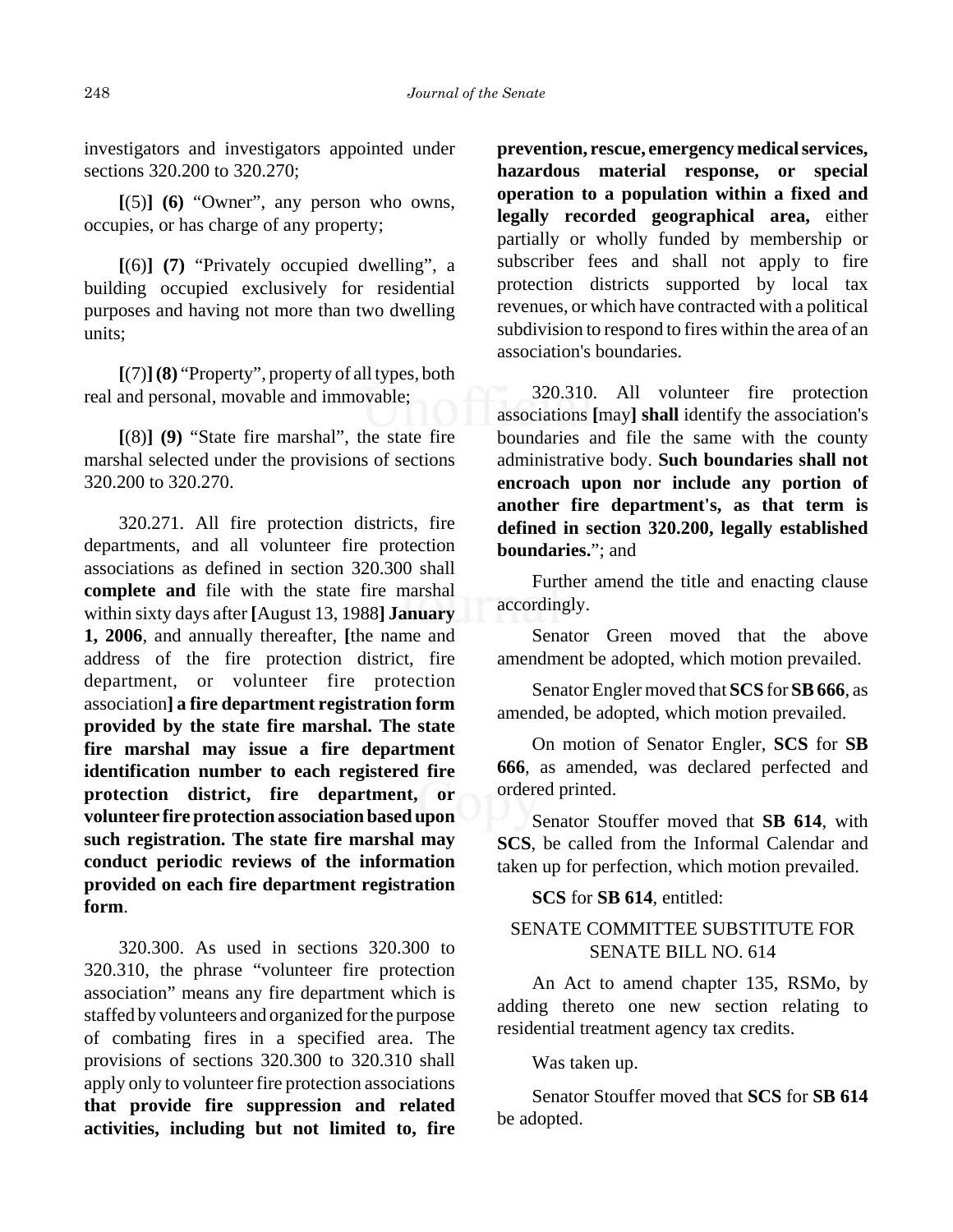Senator Coleman offered **SA 1**, which was read:

# SENATE AMENDMENT NO. 1

Amend Senate Committee Substitute for Senate Bill No. 614, Page 3, Section 135.1142, Line 65, by inserting after all of said line, the following:

"**8. In accordance with the provisions of sections 23.250 to 23.298, RSMo:**

**(1) Any new program authorized under the provisions of this section shall automatically sunset six years after the effective date of this section; and**

**(2) This section shall terminate on September 1 of the year following the year in which this program is sunset, and the revisor of statutes shall designate such sections and this section in a revision bill for repeal.**" and

Further amend the title accordingly.

Senator Coleman moved that the above amendment be adopted, which motion prevailed.

Senator Stouffer moved that **SCS** for **SB 614**, as amended, be adopted, which motion prevailed.

On motion of Senator Stouffer, **SCS** for **SB 614**, as amended, was declared perfected and ordered printed.

## **CONCURRENT RESOLUTIONS**

Senator Cauthorn moved that **SCR 25**, with **SCS**, be taken up for adoption, which motion prevailed.

**SCS** for **SCR 25** was taken up.

Senator Cauthorn moved that **SCS** for **SCR 25** be adopted, which motion prevailed.

On motion of Senator Cauthorn, **SCR 25**, as amended by the **SCS**, was adopted by the following vote:

| YEAS—Senators |                |          |                |
|---------------|----------------|----------|----------------|
| Alter         | <b>Barnitz</b> | Bartle   | Bray           |
| Callahan      | Cauthorn       | Champion | <b>Clemens</b> |
| Coleman       | Crowell        | Days     | Dougherty      |
| Engler        | Gibbons        | Goodman  | Graham         |
| Green         | Griesheimer    | Gross    | Kennedy        |
| Klindt        | Koster         | Loudon   | Mayer          |
| Nodler        | Purgason       | Ridgeway | Scott          |
| Shields       | Stouffer       | Vogel    | Wheeler        |
| Wilson—33     |                |          |                |

NAYS—Senators—None

Absent—Senators—None

Absent with leave—Senators—None

Vacancies—1

On motion of Senator Shields, the Senate recessed until 4:00 p.m.

#### **RECESS**

The time of recess having expired, the Senate was called to order by Senator Scott.

## **REPORTS OF STANDING COMMITTEES**

Senator Shields, Chairman of the Committee on Rules, Joint Rules, Resolutions and Ethics, submitted the following reports:

Mr. President: Your Committee on Rules, Joint Rules, Resolutions and Ethics, after examination of **SB 825**, with **SCS**, respectfully requests that it be removed from the Senate Consent Calendar in accordance with the provisions of Senate Rule 45.

Also,

Mr. President: Your Committee on Rules, Joint Rules, Resolutions and Ethics, after examination of **SB 656**, respectfully requests that it be removed from the Senate Consent Calendar in accordance with the provisions of Senate Rule 45.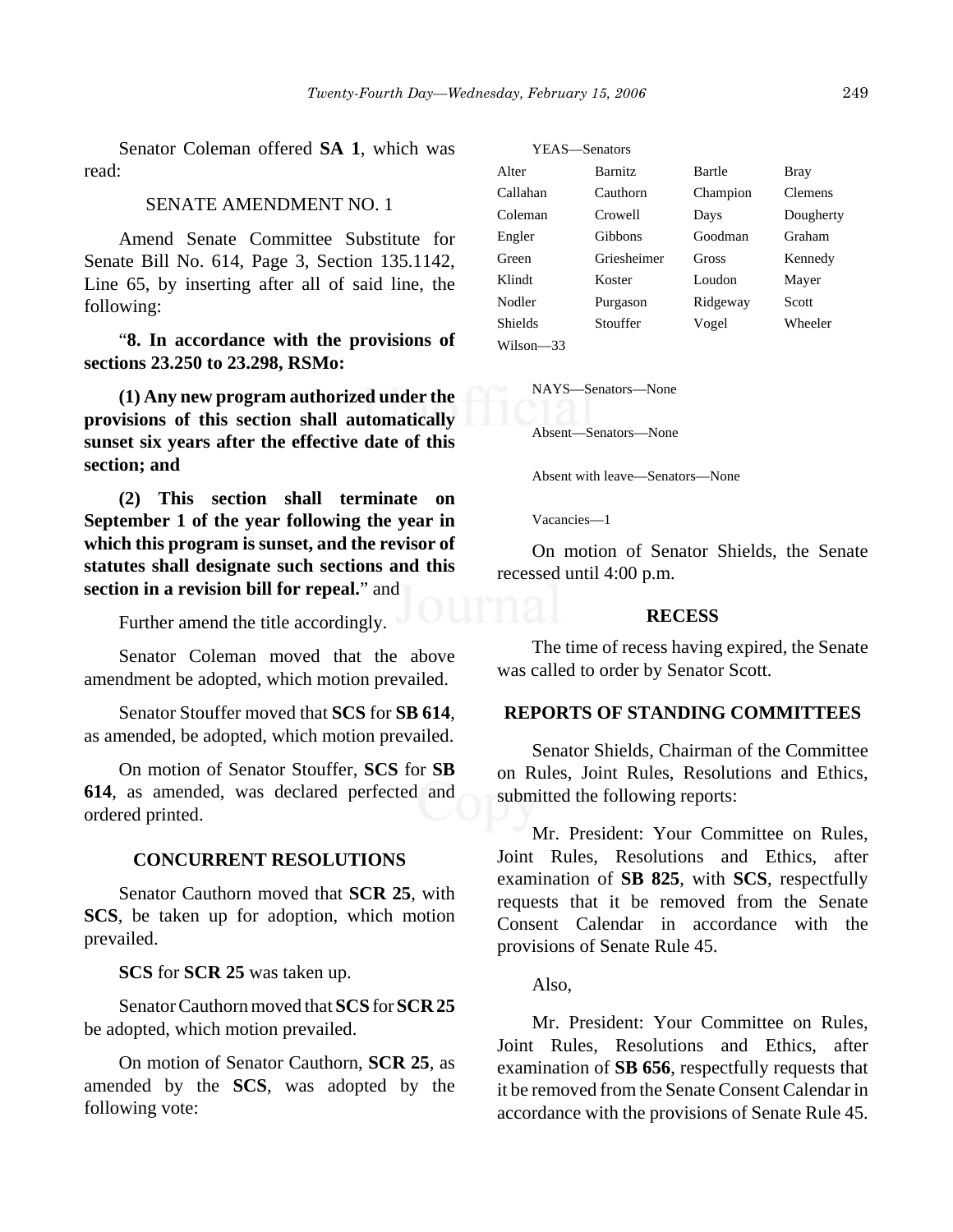Also,

Mr. President: Your Committee on Rules, Joint Rules, Resolutions and Ethics, after examination of **SB 679**, respectfully requests that it be removed from the Senate Consent Calendar in accordance with the provisions of Senate Rule 45.

Also,

Mr. President: Your Committee on Rules, Joint Rules, Resolutions and Ethics, after examination of **SB 908**, respectfully requests that it be removed from the Senate Consent Calendar in accordance with the provisions of Senate Rule 45.

Also,

Mr. President: Your Committee on Rules, Joint Rules, Resolutions and Ethics, to which were referred **SCS** for **SB 614** and **SCS** for **SB 666**, begs leave to report that it has examined the same and finds that the bills have been truly perfected and that the printed copies furnished the Senators are correct.

# **SENATE BILLS FOR PERFECTION**

Senator Mayer moved that **SB 849**, with **SS**, **SA 6** and **SA 1** to **SA 6** (pending), be called from the Informal Calendar and again taken up for perfection, which motion prevailed.

At the request of Senator Mayer, **SB 849**, with **SS**, **SA 6** and **SA 1** to **SA 6** (pending), was placed on the Informal Calendar.

On motion of Senator Shields, the Senate recessed until 5:00 p.m.

# **RECESS**

The time of recess having expired, the Senate was called to order by Senator Bartle.

# **RE-REFERRALS**

President Pro Tem Gibbons re-referred **SB 1030** to the Committee on Commerce, Energy and the Environment.

# **RESOLUTIONS**

Senator Days offered Senate Resolution No. 2068, regarding B.B. King, which was adopted.

Senator Griesheimer offered Senate Resolution No. 2069, regarding Captain Phillip Goode, O'Fallon, which was adopted.

Senator Griesheimer offered Senate Resolution No. 2070, regarding Reverend Larry Willige, Eureka, which was adopted.

Senator Bray offered Senate Resolution No. 2071, regarding Dr. E. Terrence Jones, University City, which was adopted.

# **INTRODUCTIONS OF GUESTS**

Senator Goodman introduced to the Senate, Megan Pittman, Kayla Crider and Jonathan Russell.

Senator Callahan introduced to the Senate, Charles Kellogg, Independence.

Senator Graham introduced to the Senate, the Physician of the Day, Dr. Randall E. Mueller, MD, MSPH and Nancy Windsor, Columbia.

Senator Graham introduced to the Senate, Coach Gary Pinkel and the Missouri Tigers Football Team, Columbia.

Senator Shields introduced to the Senate, T. Rucker, St. Joseph.

Senator Klindt introduced to the Senate, Tyler Luellen, Bethany.

Senator Scott introduced to the Senate, Dena Hubbard, Osceola.

On behalf of Senator Gross and himself, Senator Scott introduced to the Senate, Brandon Larkin, St. Charles.

Senator Gibbons introduced to the Senate, members of the Missouri Chapter of the March of Dimes from across Missouri.

Senator Days introduced to the Senate,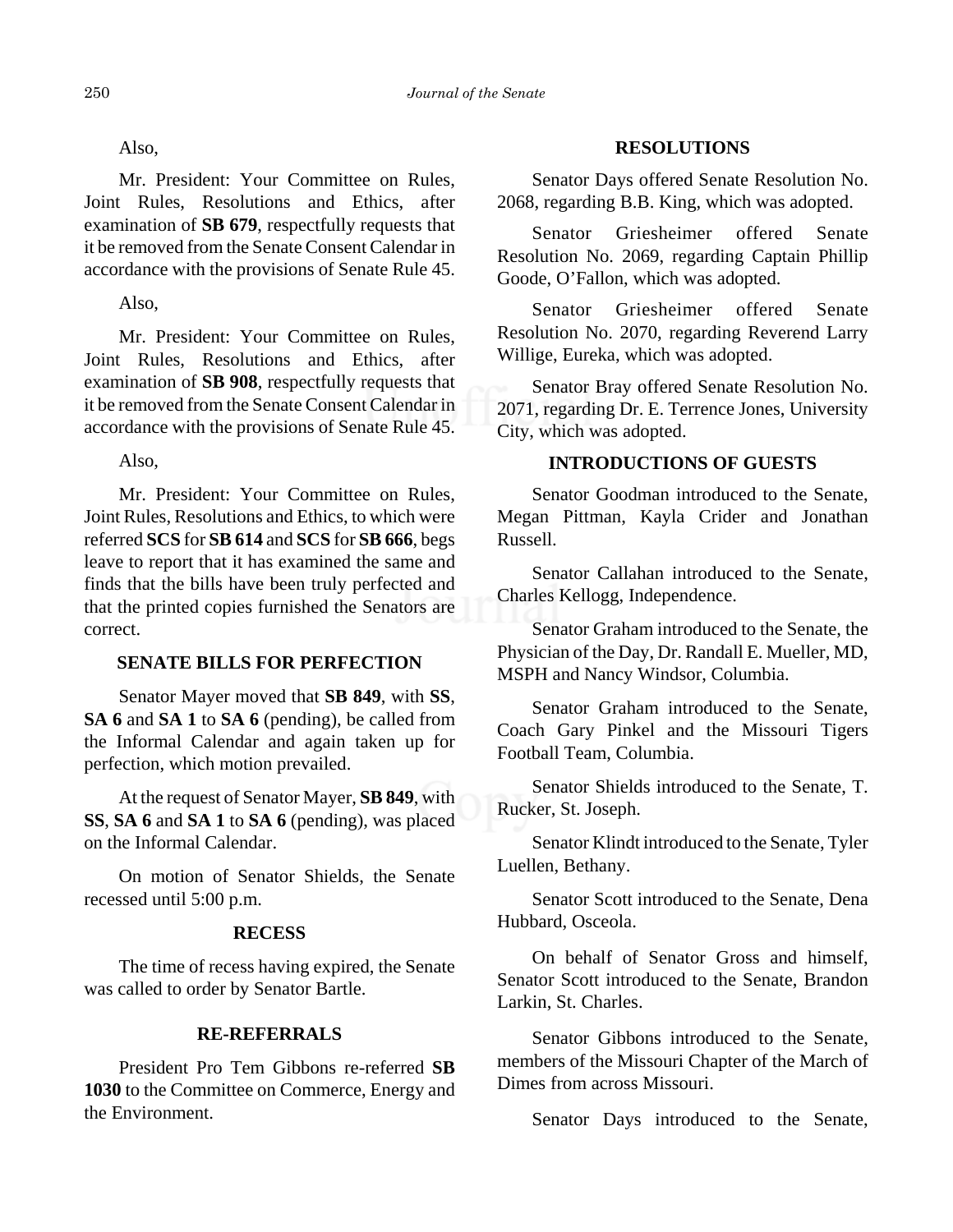Pearlina Boyd, Nellie Watkins, Malik Hall, Joseph Scoggins and Scott Smith, members of the St. Louis Black Leadership Roundtable.

Senator Purgason introduced to the Senate, Bruce Mitchell and members of Leadership Camden County.

Senator Alter introduced to the Senate, Mayor Harold Dielmann, Dr. Jaime Worthington, Evren Senol, Jerry Lund and Vi Smith, members of the Creve Coeur-Olivette Chamber of Commerce.

Senator Nodler introduced to the Senate, Jeff Stutesman, Crystal and Bob Harrington, Tony and Gary Philpot, Perry Workman, Charlie Kuehn and Sue Daniels, Joplin.

Senator Barnitz introduced to the Senate, Jonathon and Jenny Bertz, Salem.

On motion of Senator Shields, the Senate adjourned under the rules.

# SENATE CALENDAR  $\overline{\phantom{a}}$

# TWENTY-FIFTH DAY–THURSDAY, FEBRUARY 16, 2006 \_\_\_\_\_\_

### FORMAL CALENDAR

#### SECOND READING OF SENATE BILLS

SB 1040-Barnitz SB 1041-Gibbons SB 1042-Kennedy SB 1043-Coleman SB 1044-Alter SB 1045-Goodman SB 1046-Days SB 1047-Loudon, et al SB 1048-Shields SB 1049-Shields SB 1050-Bartle SB 1051-Bartle

SB 1052-Nodler SB 1053-Days SB 1054-Cauthorn SB 1055-Cauthorn SB 1056-Griesheimer SB 1057-Loudon SB 1058-Loudon SB 1059-Kennedy SB 1060-Kennedy, et al SB 1061-Mayer SB 1062-Scott SB 1063-Scott

# THIRD READING OF SENATE BILLS

SS for SCS for SB 590-Nodler SS for SB 584-Champion SCS for SBs 575 & 714-Scott, et al SCS for SB 614-Stouffer & Goodman SCS for SB 666-Engler

#### SENATE BILLS FOR PERFECTION